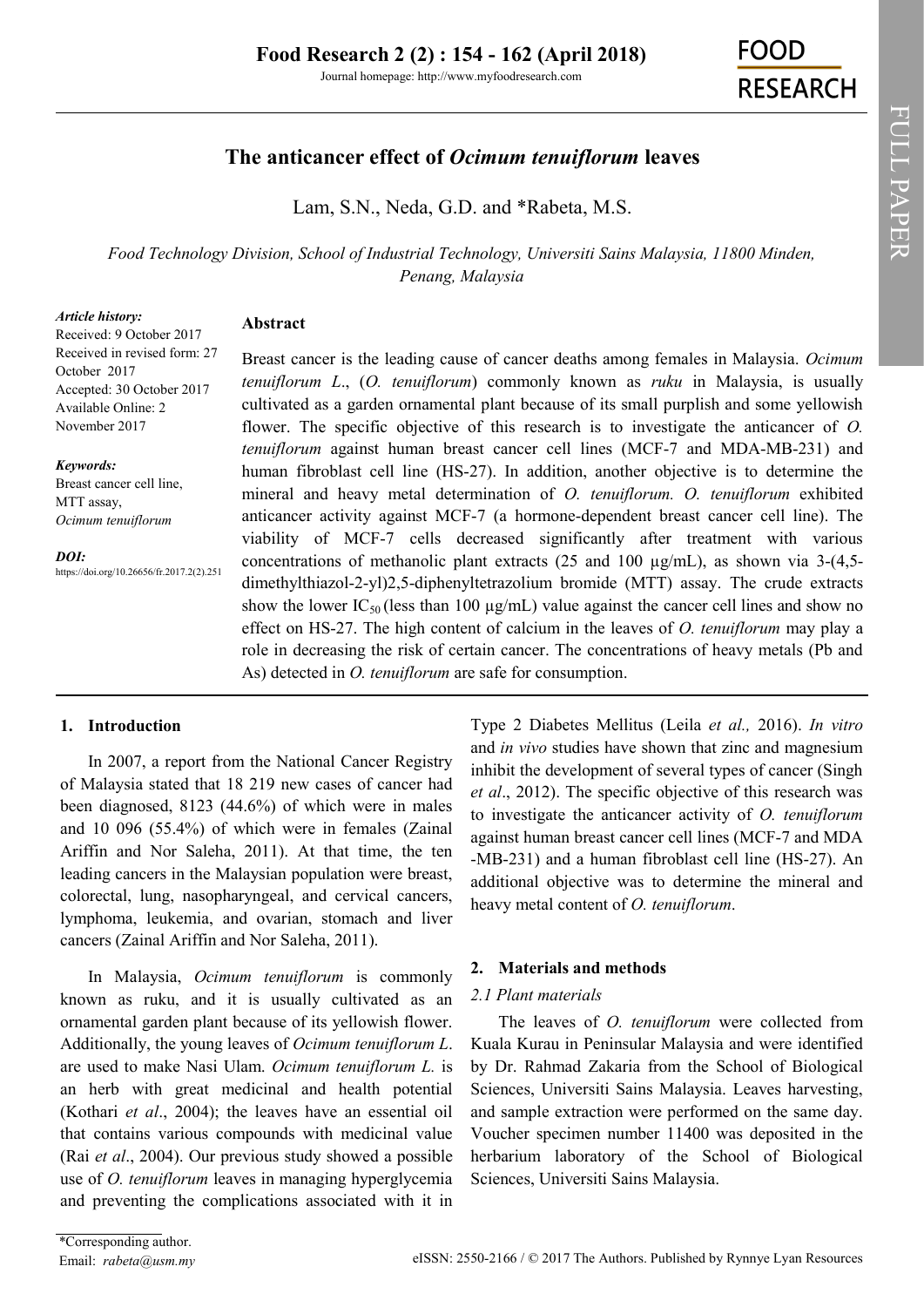# *2.2 Sample preparation*

The *O. tenuiflorum* leaves were separated from the stalks and the flowers. The leaves were washed thoroughly. Then, they were dried for 72 hours using a freeze dryer (ALPHA Freeze Dryer Model 1-2 LD plus, Vacuubrand, Germany). The dried leaves were then ground into a powder using a blender (Model BL 335, Kenwood, Selangor, Malaysia), stored in amber-colored glass bottles that were covered with aluminum foil, and kept airtight with Parafilm. The ground leaves were stored at –20°C until further use.

#### *2.3 Water extraction*

Approximately 50 g of ground leaves were extracted for 4 hours in a bath of hot distilled water (EYELA Oil Bath model OSB-2000, Tokyo Rikakika Co., Ltd., Japan). The plant-to-water ratio was 1:20 and was based on the procedure of Huang *et al.* (2003). Whatman No. 1 filter paper was used to filter the resulting crude extract. The same volume of hot (85°C) distilled water was added to repeat the extraction.

The crude extract was filtered using Whatman No. 1 filter paper. The filtrate was dried into a powder using a freeze dryer (ALPHA Freeze Dryer model 1-2 LD plus, Vacuubrand, Germany). The powdered extract was stored at –20°C until further use.

#### *2.4 Methanol extraction*

Methanol extraction of the plant samples was conducted according to the method of Wicaksono *et al.* (2009). Approximately 100 g of ground *O. tenuiflorum*  leaves were weighed using an analytical balance (METTLER TOLEDO Balance Model PL6001-S, Mettler-Toledo Inc., Columbus) and soaked in 300 mL of absolute methanol for one day. After soaking, the crude extract was filtered through Whatman No. 1 filter paper. This procedure was repeated twice. After repeated soaking and filtration, the residual methanol in the filtrate was evaporated under reduced pressure at 40 °C using a rotary evaporator (EYELA Rotary Evaporator model N-1000, Tokyo Rikakika Co., Ltd., Japan) connected to a water bath (EYELA Oil Bath model OSB -2000, Tokyo Rikakika Co., Ltd., Japan). The removal of residual methanol was followed by the evaporation of the methanolic extract at approximately 27°C (room temperature) for 2 days.

#### *2.5 MTT assay*

To produce a 1000 µg/mL of stock solution, about 5 mg of plant extract by the mean of water extraction and

methanol extraction individually were mixed with 5 mL of PBS**.** The stock solution was diluted into concentration of 0.78 µg/mL, 1.56 µg/mL, 3.13 µg/mL, 6.25 µg/mL, 12.5 µg/mL, 25 µg/mL, 50 µg/mL, 100 µg/ mL. Each increasing concentration of the sample was added for treating the cells from the column 3 (0  $\mu$ g/mL) to column 11 (100 µg/mL). After treating, the cells were incubated at  $37^{\circ}$ C with  $5\%$  CO<sub>2</sub> for 48 and 72 hrs. The test was triplicated. When incubation period achieved, each well was added with 12 µL of MTT labelling reagent. The cells were incubated again at 37 °C with 5%  $CO<sub>2</sub>$  for 4hrs. Next,  $100 \mu L$  of acidified isopropanol and 100 µL of distilled water were added into every well. Using ELISA reader (Thermo Scientific Spectrophotometer Model 1500-900, Fisher Scientific, Malaysia) at 550 nm, the cell viability was detected.

#### *2.6 Measurement of the inhibition of cell proliferation*

After a 48-72 hours incubation period, approximately 24 µl of 3-(4,5-dimethylthiazol-2-yl)2,5 diphenyltetrazolium bromide (MTT) solution (Sigma Chemical Company, St. Louis, MO, USA) was added to each well of a 96-well plate, and the assay results were obtained based on the method described by Mossman (1983). The plate was tapped and gently shaken to mix the solution into the media. Then, the cells were incubated at  $37^{\circ}$ C in a humidified CO<sub>2</sub> incubator for 4 hours. The media was removed, and 100 µl of acidified isopropanol was added to each well. After 5 minutes, 100 µl of autoclaved deionized water was added to each well and thoroughly mixed to permit color development. The absorbance at 570 nm was read using a spectrophotometric plate reader (Multiskan Spectrum; Thermo Electron Co., Waltham, MA, USA), and the proportion of surviving cells was calculated as:

$$
Viability (%) = \frac{OD \ of \ drug - tested \ sample - OD \ of \ blank}{OD \ of \ control - OD \ of \ blank} \times 100
$$

Dose-response curves were constructed using probit analysis to obtain the  $LC_{50}$  and  $LC_{80}$  values. All experimental data were derived from at least three independent experiments.

A fibroblast cell line was used to analyze the extract's ability to kill normal cells. MCF-10A or HMEpC cells could have been used, but the former requires treatment with other factors that might affect the 'normal' character of the cells, whereas the latter are primary cells whose characteristics differ, making them unsuitable for the purposes of this study.

#### *2.7 Sample digestion*

Borgese *et al.* (2009) have reported a method for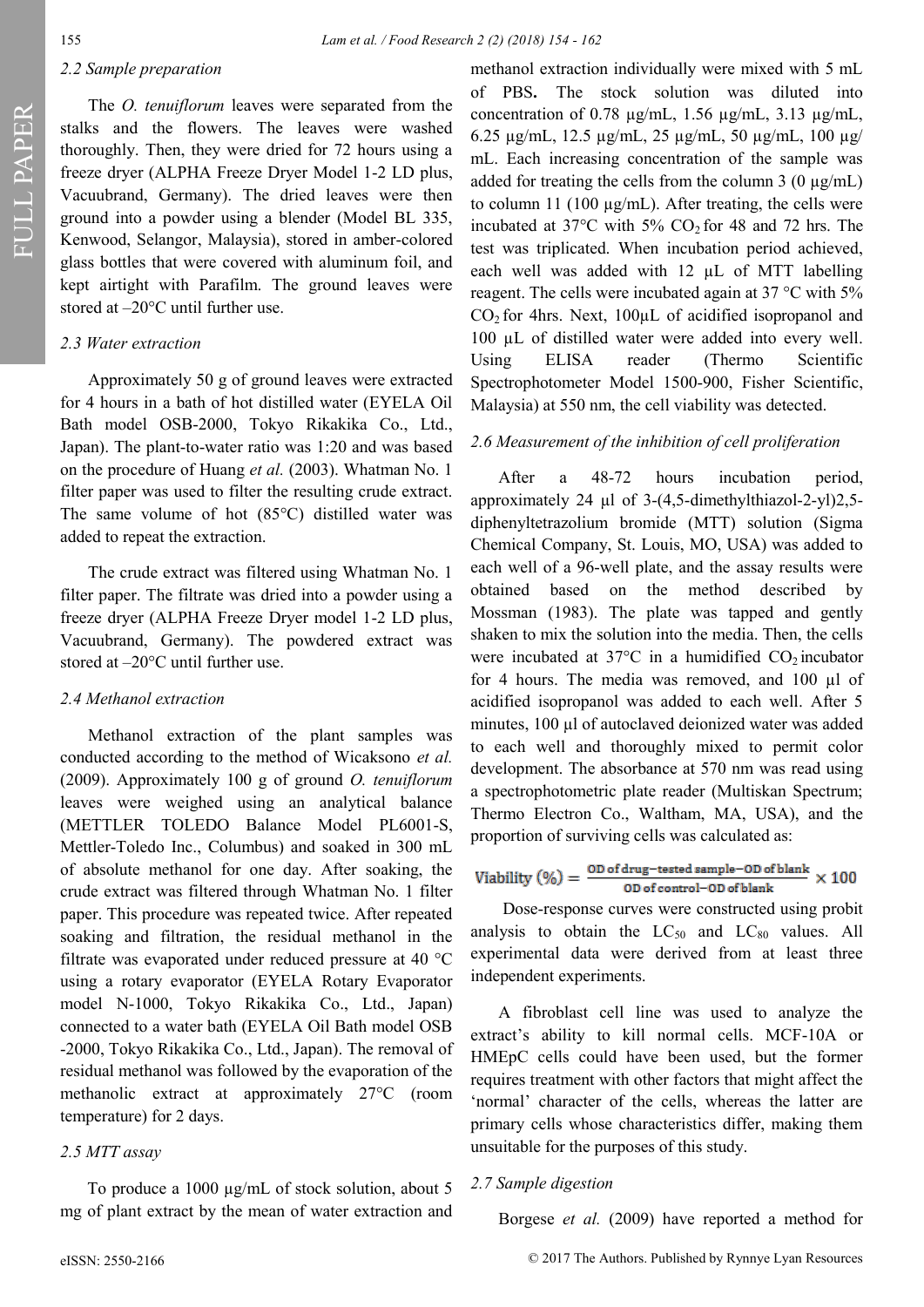sample digestion that uses a microwave digester. First, 10 mL of nitric acid  $(HNO<sub>3</sub>)$  was diluted to 50 mL with deionized water. The diluted  $HNO<sub>3</sub>$  was used to rinse the apparatus and the centrifuge tubes to avoid contamination.

For both raw and powdered plant samples, between 500 mg and 800 mg was added to a digestion vessel using a clean spatula. The vessel was acidified with  $7 \text{ mL HNO}_3$  and 1 mL HCl in a fume hood. A digestion vessel containing 7 mL HNO<sub>3</sub> and 1 mL HCl was used as a blank. The digestion vessel was placed into a rotor, and the rotor was then placed into the microwave digester (Multiwave 3000, Anton Paar, Austria). The process required 15 min to completely liquefy the sample. Once the digestion had finished, each vessel was carefully opened in the fume hood. The liquefied sample was filtered using ashless filter paper.

# *2.8 Standard preparation for mineral and heavy metal analysis*

To determine the concentration of 21 standard elements [antimony (Sb), arsenic (As), beryllium (Be), cadmium (Cd), calcium (Ca), chromium (Cr), cobalt (Co), copper (Cu), iron (Fe), lead (Pb), lithium (Li), magnesium (Mg), manganese (Mn), molybdenum (Mo), nickel (Ni), selenium (Se), strontium (Sr), thallium (Tl), titanium (Ti), vanadium (V) and zinc  $(Zn)$ ], standards of 1-, 2-, and 3-ppm solutions were prepared for each element from 10-ppm stock solutions. To analyze additional elements, 1-, 2-, and 3-ppm potassium standards were needed. A 0.1 mL volume of a 10-ppm potassium standard was added to 1 mL of the standards of each of the 21 elements. Distilled water was added to the mixture to a final volume of 50 mL. Micropipettes were used to obtain accurate results during standard preparation. Standard solutions of 0, 1, 3 and 5 ppm were prepared for the analysis.

# *2.9 Sample preparation for mineral and heavy metal analysis*

Firstly, eight centrifuge tubes were rinsed with nitric acid to prevent contamination. After the tubes dried, the raw plant sample solution obtained from the microwave digester was added to the tubes. One centrifuge tube was used as a blank. The mineral content (Ca, Pb, Na, K, Mg, Zn, Co, Fe and Cu) of the samples were analyzed via ICP-OES (Perkin Elmer, Optima 7000 DV). Five sample dilutions (1:10, 1:50, 1:100, 1:500 and 1:1000) and a blank were prepared for the analysis. The wavelength of each element was then set. The concentrations of the elements were calculated based on their obtained intensity readings.

# *2.10 Statistical analysis*

The cell viability results were calculated as means  $\pm$ standard deviations. To identify significant differences among multiple comparisons, one-way ANOVA analysis followed by Duncan's test with  $p<0.05$  was performed using SPSS version 20.0. The results of the mineral and heavy metal analysis were calculated as the means  $\pm$ standard deviations and were compared using t-tests.

# **3. Results and Discussion**

#### *3.1 Cell viability*

The percentage of viable cells in the human cancer cell lines (MCF-7 and MDA-MB-231) and the noncancerous cell line (HS-27) after treatment with aqueous *O. tenuiflorum* extracts for 48 and 72 hours are shown in Figures 1 and 2, respectively, and the results of similar experiments using methanol extracts are shown in Figures 3 and 4. In both cases, the extract concentrations were between 0 µg/mL and 100 µg/mL. The active compounds should be resistant to heat treatment, as has been cited in empirical tests showing that heat-treated extracts are effective in traditional treatments. In addition, the hot water extraction method was chosen to reduce the number of compounds in the active fraction.

Figure 1 shows the effects of a 48-h treatment with the aqueous extract. Treatment with 6.25 µg/mL of extract 127.6% reduced the viability of MCF-7 cells, and treatment with 3.13 and 12.5 µg/mL significantly reduced their viability to an even greater extent (100.7% and 105.1%, respectively) ( $p < 0.05$ ). In MD-MB-231 cells, treatment with 0.78 and 6.25 µg/mL extract increased viability (121.7% and 126.4%, respectively).

Figure 2 shows that the viability of MCF-7 cells for 72-h increased after treatment with 3.13 and 100 µg/mL extract (113.9% and 99.2%, respectively). The viability of MD-MB-231 cells increased significantly  $(p < 0.05)$ with 3.13  $\mu$ g/mL extract (113.9%). Therefore, the plant extract was more effective at decreasing MCF-7 cell viability at concentrations of between 6.25 µg/mL and 50 µg/mL.

Figure 3 shows the effect of 48-h treatments with methanolic plant extracts. After treatment with 25 and 100 µg/mL extract, the viability of MCF-7 cells decreased significantly ( $p < 0.05$ ) (94.1% and 95.3%, respectively. Thus, the plant extract inhibited the growth of these hormone-dependent breast cancer cells. The viability of MDA-MB-231 cells decreased significantly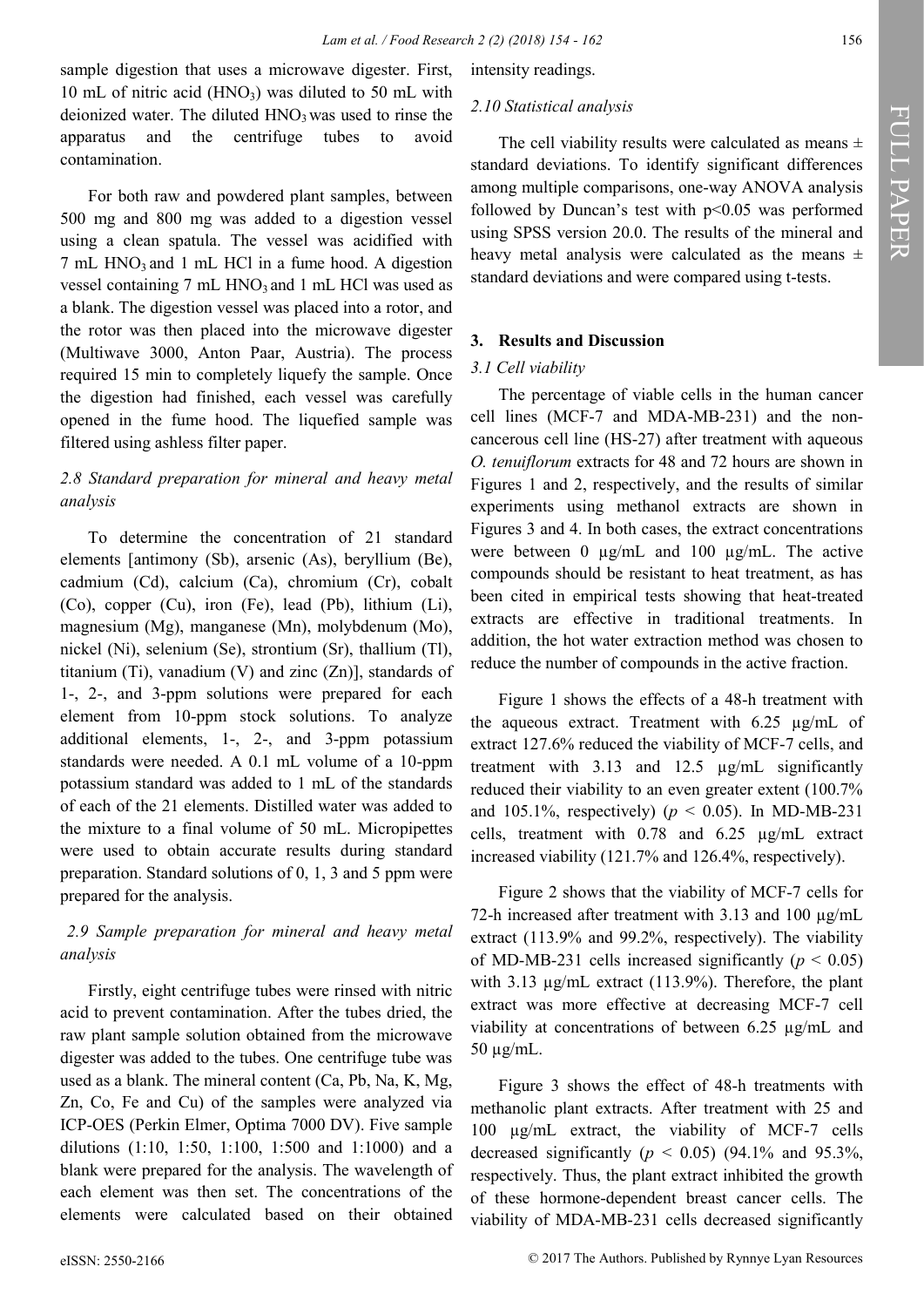

Figure 1. Cell Viability of *O. tenuiflorum* with water extraction at different concentration for 48 hours. Values are presented as  $mean \pm standard deviation of triplicate measurements.$ 



Figure 2. Cell Viability of *O. tenuiflorum* with water extraction at different concentration for 72 hours. Values are presented as  $mean \pm standard deviation of triplicate measurements.$ 



Figure 3. Cell Viability of *O. tenuiflorum* with methanol extraction at different concentration for 48 hours. Values are presented as mean ± standard deviation of triplicate measurements.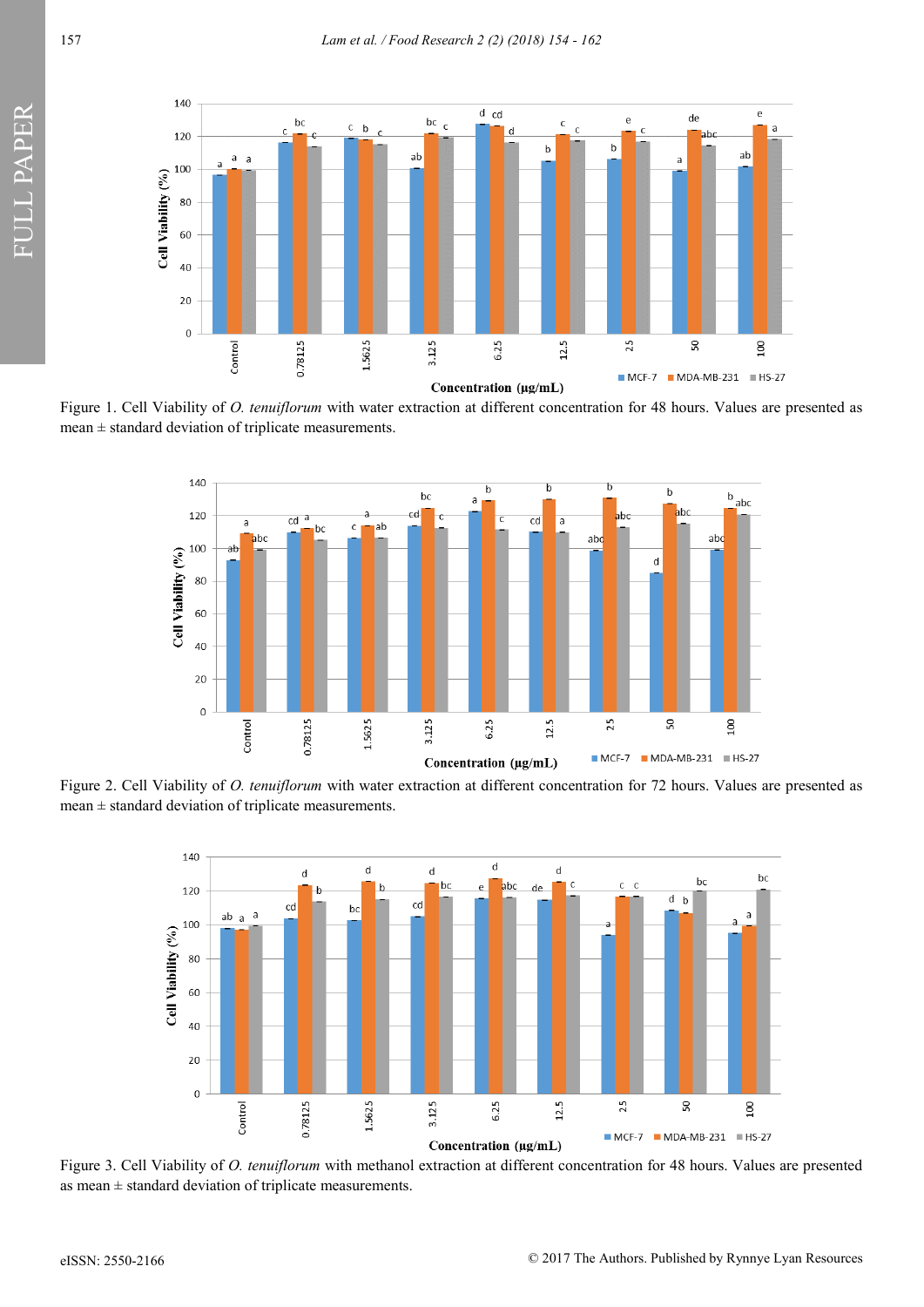

Figure 4. Cell Viability of *O. tenuiflorum* with methanol extraction at different concentration for 72 hours. Values are presented as mean  $\pm$  standard deviation of triplicate measurements.

with treatments of between 25 µg/mL and 100 µg/mL (*p* < 0.05) (116.9% and 99.6%).

Figure 4 shows that the viability of MCF-7 cells decreased significantly ( $p < 0.05$ ) after 72 h of treatment with 25 or 50  $\mu$ g/mL methanolic plant extracts (92.4%) and 83.8%, respectively). The difference in viability after treatment with 1.56 or 3.13 µg/mL extract was not significant (*p* > 0.05) (114.8% and 113.2%, respectively). Thus, cancer cell growth was not inhibited. The HS-27 viability did not decrease significantly across the different concentrations ( $p > 0.05$ ). Therefore, the 50 µg/mL plant extract was the most effective against MCF-7 cells.

Samresh *et al*. (2003) have reported on the anticancer activity of *O. tenuiflorum* leaves, which inhibit chromosomal abnormalities in the bone marrow and suppress tumors in the forestomach of mice. Natural plant polyphenolic substances have been reported to inhibit cancer (Cognault *et al*., 2000). One of the most important polyphenolic classes is that of the flavonoids (Rahmatullah *et al.*, 2010), which have been found in *O. tenuiflorum* (Samresh *et al*., 2003). According to Umadevi (2001), orientin and vicenin, which are radioprotective flavonoids found in *O. tenuiflorum*, exhibit activity against hydroxyl radicals. Free radicals that damage tissues and cause diseases are produced regularly (Halliwell and Gutteridge, 1998).

The increased use of *O. tenuiflorum* in horticulture will be advantageous for cancer chemoprevention in the future. Moreover, *O. tenuiflorum* can be incorporated into food (Trevisan *et al.,* 2006).

Studies on the volatile constituents of oil isolated from *O. tenuiflorum* via hydrodistillation have been described by the Association of Official Analytical Chemists (Tharmolwan *et al*., 2010). Eugenol is a phenolic compound found in the volatile oils of *Ocimum* species (Prakash and Gupta 2005). A similar report by Kothari *et al.* (2004) showed that the oil isolated from *O. tenuiflorum* contains eugenol. *O. tenuiflorum* oil suppresses the genotoxicity of the MCF-7 cell line to regulate enzymes responsible for detoxification such as quinine oxidoreductase (Han *et al.,* 2007).

MCF-7, a hormone-dependent breast cancer cell line, is classified as estrogen receptor (ER)-positive, whereas MDA-MB-231, a non-hormone-dependent breast cancer cell line, is classified as ER-negative (Magdalena *et al.*, 2013). The treatments for these two types of breast cancer differ. ER-positive cancer requires radiation, chemotherapy, surgery and estrogen analogs. Estrogen analogs are not effective against ER-negative cancer because of its estrogen-independent property. Estrogen activity may be affected by the presence of polyphenols that suppress hormone-producing enzymes (Hakimuddin *et al.,* 2008).

Hakimuddin *et al*. (2008) reported that the polyphenols in *O. tenuiflorum* may inhibit MCF-7 cells. The estrogen-dependent proliferation of MCF-7 cells can be influenced by polyphenols (Hakimuddin *et al*., 2008). This inhibitory effect has not been shown in MDA-MB-231 or HS-27 cells. The methanolic plant extracts had greater effects than the aqueous plant extracts, which may be due to the greater solubility of plant compounds in organic solvents. This result correlated with the finding of Gulluce *et al.* (2007), who stated that methanol extracts are particularly strong free radical scavengers because of their total phenol and flavonoid content (Rabeta and Lai, 2013).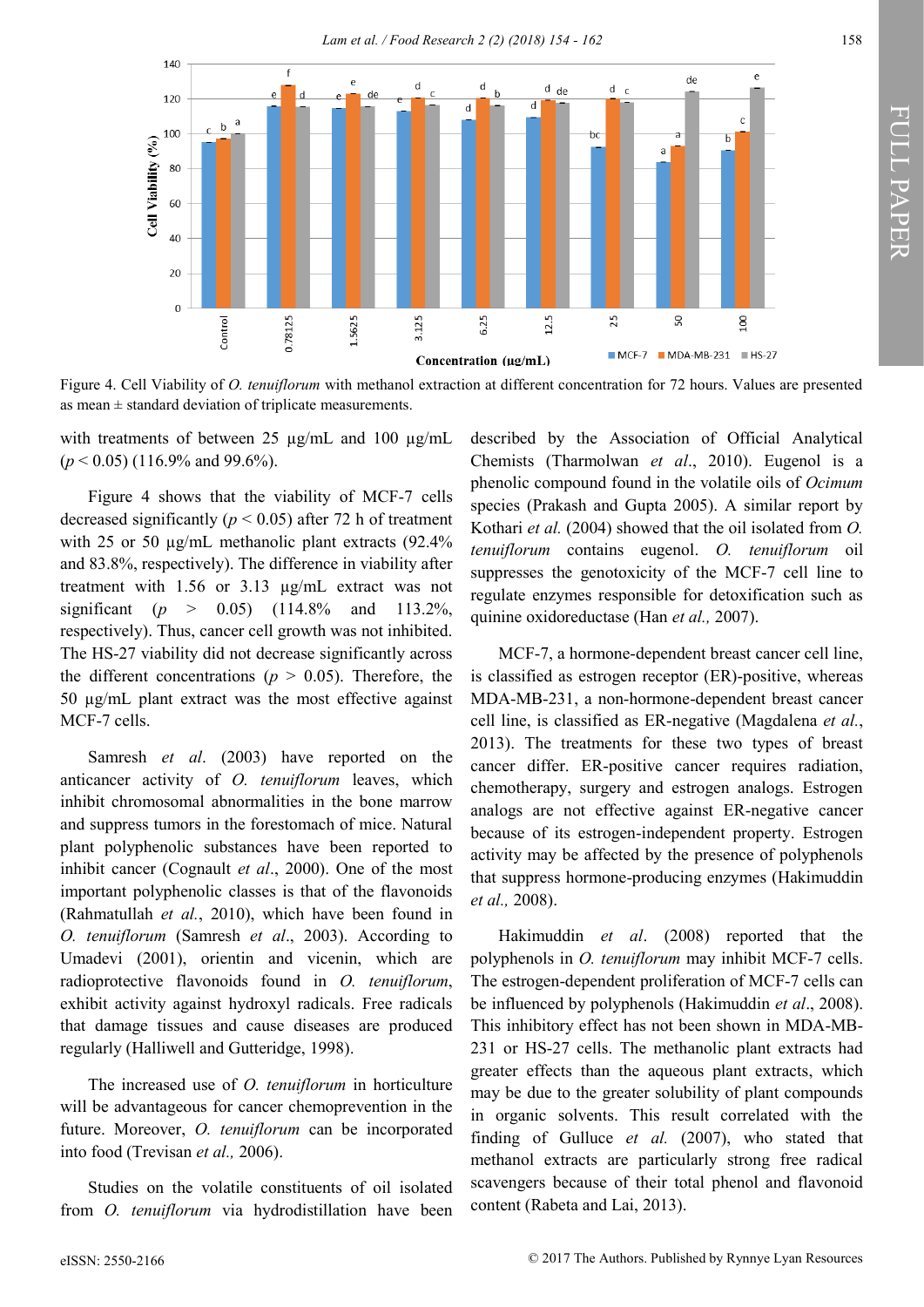FULL PAPER FULL PAPER

#### *3.2 Mineral and heavy metal analysis*

Minerals might affect active compound activity and cell viability. Hence, because some minerals might be lost during sample preparation, it would be appropriate to determine the mineral content of the different extracts. The mineral and heavy metal contents of *O. tenuiflorum* are given in Tables 1 and 2. *O. tenuiflorum* had more K and Na  $(2534.38 \pm 12.74 \text{ and } 319.77 \pm 6.45 \text{ mg/kg})$ respectively) than did *O. tenuiflorum* powder  $(2458.37 \pm 25.38 \text{ and } 240.05 \pm 4.02 \text{ mg/kg})$ respectively). The K and Na content of the *O. tenuiflorum* powder was significantly less than that of *O. tenuiflorum* (*p* < 0.05). In a study by Mehmet *et al.* (2008), the K content of *O. basillum*  $(11\ 160.4 \pm 1145.31 \text{ mg/kg})$  was shown to be greater than that of *O. tenuiflorum*, whereas the Na content of *O. basillum* (65.24  $\pm$  33.14 ppm) was less than that of *O*. *tenuiflorum*. Results from Pachkore and Dhale (2012) showed that the K content of *O. basillum, O. gratissimum* and *O. sanctum* was 3669.4 ± 4.53,  $1498.5 \pm 8.34$  and  $3969.4 \pm 4.98$  mg/kg, respectively. The results obtained in the present study are in line with those of Pachkore and Dhale (2012). High potassium intake in the diet can reduce the risk of hypertension and possibly stroke (Devesh *et al.*, 2012).

Table 1. Concentration of mineral contents in *Ocimum tenuiflorum* and *Ocimum tenuiflorum* powder

|         | Concentration (mg/kg sample)    |                               |
|---------|---------------------------------|-------------------------------|
| Element | Ocimum tenuiflorum              | Ocimum tenuiflorum<br>powder  |
| K       | $534.38 \pm 12.74$ <sup>a</sup> | 458.37±25.38 <sup>b</sup>     |
| Na      | $319.77 \pm 6.45^a$             | $240.05 \pm 4.02^b$           |
| Ca      | $200\pm4.21^a$                  | $171.68 \pm 3.90^b$           |
| Mg      | $34.29 \pm 3.02^a$              | $41.07 \pm 2.41$ <sup>b</sup> |
| Fe      | $2.57 \pm 0.022^a$              | $3.11 \pm 0.27^b$             |
| $Z_{n}$ | $1.49 \pm 0.025$ <sup>a</sup>   | $2.75 \pm 0.35^b$             |
| Co      | $0.25 \pm 0.049^a$              | $0.24 \pm 0.01^a$             |
| Cп      | $0.60 \pm 0.01^b$               | $0.67 \pm 0.024^b$            |

Values are mean  $\pm$  standard deviation (n=3). Values with different letters within rows are significantly different  $(p<0.05)$ .

Table 2. Concentration of heavy metals in *Ocimum tenuiflorum* and *Ocimum tenuiflorum* powder

| Element | Concentration (mg/kg sample) |                               |
|---------|------------------------------|-------------------------------|
|         | Ocimum tenuiflorum           | Ocimum tenuiflorum            |
|         |                              | powder                        |
| Ph      | $1.88 \pm 0.47$ <sup>a</sup> | $1.15 \pm 0.052$ <sup>a</sup> |
| As      | $0.013 \pm 0.001^a$          | $0.014 \pm 0.001^a$           |

Values are mean  $\pm$  standard deviation (n=3). Values with different letters within rows are significantly different  $(p<0.05)$ .

Table 1 shows that the Ca content of *O. tenuiflorum* (200 ± 4.21 mg/kg) is higher than that of *O. tenuiflorum* powder (171.68  $\pm$  3.90 mg/kg). Calcium is important for conducting nerve impulses and for building strong bones (Devesh *et al.,* 2012). *O. basillum* has a greater Ca content  $(574.7 \pm 57 \text{ mg/kg})$  than does *O. tenuiflorum* (Mehmet *et al.,* 2008). Results from Ozcan (2004) show the Ca content of *O. basillum* to be even greater (12 363 mg/kg).

Some studies have suggested that high levels of calcium in the diet can decrease the risk of cancer (Wargovich *et al.,* 1991). A significant interaction between calcium and tumor formation has been discovered (Pence *et al*., 1996); a study by Pence *et al.* (1996) found that calcium could inhibit carcinogeninduced colon tumorigenesis in rats. Calcium can be obtained from foods such as soybeans, tofu, sweet potatoes and low oxalate vegetables (e.g., kale and broccoli) (Connie *et al.*, 1999).

*O. tenuiflorum* had significantly less Mg than it did in its powder form  $(34.29 \pm 3.02 \text{ mg/kg}$  and  $41.07 \pm 2.41$  mg/kg, respectively). These levels are low relative to those measured by Mehmet *et al.* (2008) in *Ocimum* species  $(513.2 \pm 280.93 \text{ mg/kg})$ . Magnesium is responsible for calcium metabolism in bones (Ishida *et al.,* 2000). Foods such as dark bread, cold cereal and bananas are sources of magnesium (Tucker *et al.,* 1999).

In addition to the macroelements, the concentrations of microelements such as Fe, Pb, Zn, Co, and Cu were determined. The Fe  $(2.57 \pm 0.02 \text{ mg/kg})$  and Zn (1.49 ± 0.025 mg/kg) levels measured in *O. tenuiflorum* were significantly higher than the corresponding Fe and Zn levels in its powdered form. These results were not within the ranges of values reported by Ozcan (2004), who showed the Fe and Zn content of *O. basillum* to be 503 and 13.7 mg/kg, respectively. Aluko *et al.* (2012) also reported high Fe and Zn content in *O. canum* (185  $\pm$ 0.02 mg/kg and  $130 \pm 0.01$  mg/kg, respectively). The WHO recommends a minimum Fe concentration of 15 mg/kg in food (Anthony *et al.,* 2013). The Cu content determined by Ozcan (2004) was between 0.6 mg/kg and 0.9 mg/kg, which was comparable with the Cu content of *O. tenuiflorum*. Copper deficiency can cause hypertension, hyperglycemia and antibiotic sensitivity (Devesh *et al.,* 2012).

The mineral content of plants can be influenced by differences in geography, growth conditions, species, genetics and analytical procedures (Ozcan, 2004). Geographic variations can include climatic variables such as temperature and the length of the growing season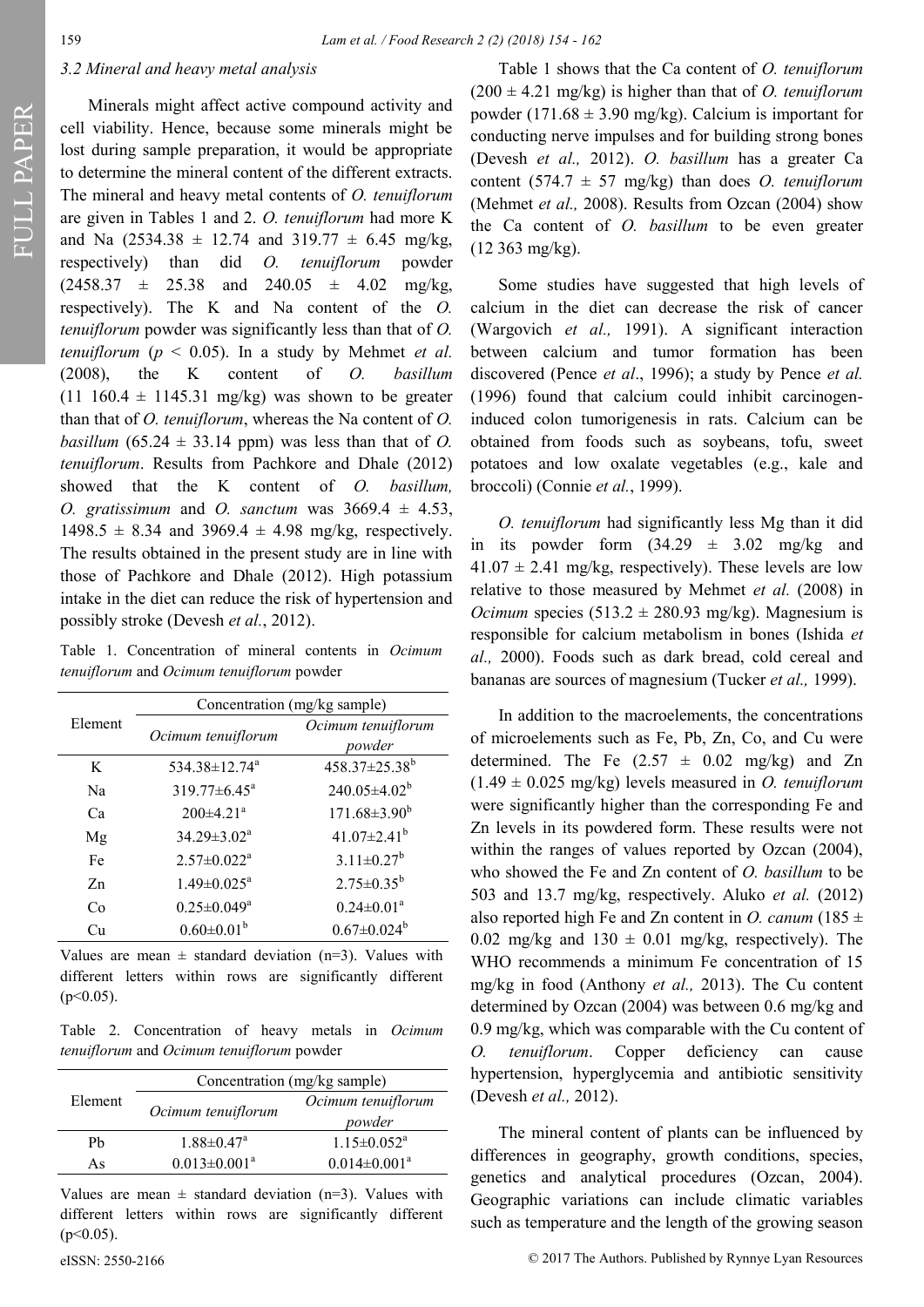(Reich and Oleksyn, 2004). Growth conditions such as climate, soil, and plant functional type are other factors that influence the mineral and heavy metal contents of plants (Reich and Oleksyn, 2004; Kara, 2009). The increased Cu, Zn and Fe content of *O. tenuiflorum* powder could be caused by the techniques and substances used during processing, such as are used in the cutting, grinding or blending of the plant. The Zn concentration in *Lycopersicon esculentum* increases by using iron pots during cooking (Anthony *et al.*, 2013). Conversely, K and Na levels can be reduced by heating and washing. The passive diffusion of water-soluble Na and K in legume flour has been reported by Christine and Rosalind (2007).

From Table 2, the Pb content (2.10mg/kg) displayed by was more than that of *Ocimum tenuiflorum.* The Pb content determined in Aluko *et al.* (2012) was 20±0.01mg/kg that considered relatively higher than that of *Ocimum tenuiflorum*. Due to the accumulation potential of As, it was selected to be analyzed. The As content in both *Ocimum tenuiflorum* samples was lower than that of value collected by Mehmet *et al*. (2008)  $(5.3 \pm 5.19 \text{ mg/kg})$ . The result of Mehmet *et al.* (2008) showed that the As intake exceed 0.015 mg/kg set by Food and Agricultural Organization World Health Organization Joint Expert Committee on Food Additives (Harriet *et al*., 2012). Besides, the Scientific Committee of the European Food Safety Authority (EFSA) stated that it is important to ensure the botanical ingredients used in food supplements are safe to consume and *O. tenuiflorum* that is possible to cause reproduction toxicity was evaluated. The result of the evaluation showed that there was no information regarding toxic compounds for that effect (Gerrit *et al*., 2010).

# **Conclusion**

*O. tenuiflorum* exhibited anticancer activity against some cancerous cell lines, and especially against MCF-7, a hormone-dependent breast cancer cell line. The viability of MCF-7 cells decreased significantly (p<0.05) and the best concentration of *O. tenuiflorum*  was 25 µg/ml of methanolic extracts after 48 and 72 h (94% and 92.4%, respectively). The concentrations of heavy metals (Pb and As) measured in *O. tenuiflorum* are low enough to be safe for consumption.

# **Acknowledgements**

Universiti Sains Malaysia Short Term Grants (304/ PTEKIND/6310065) and (304/PTEKIND/6312124) contributed to the funding of this research.

- Aluko, B.T., Oloyede, O.I. and Afolayan, A.J. (2012). Phytochemical and Nutrient Compositions of the Leaves of Ocimum canum Sims. *African Journal of Biotechnology,* 11(63), 12697-12701. https:// [doi.org/10.5897/AJB11.3418](https://doi.org/10.5897/AJB11.3418)
- Anthony, B., Ojekale, C., Chukwu, G., Oladipupo, Lawal O. and Titilola, S.O. (2013). Some Nigerian Traditional Food Milling Techniques and Cookware Increase Concentrations of Some Heavy Metals in Lycopersicon Esculentum and Citrullus Lanatus. *IOSR Journal of Pharmacy*, 3(3), 6-13. https:// [doi.org/10.9790/3013](https://doi.org/10.9790/3013-03310613)-03310613
- Borgese, Z.A., Bontempi E., Colombi, P.B.R. and Ferretti, E. (2009). Total Reflection of X-ray Fluorescence (TXRF): A Mature Technique for Environmental Chemical Nanoscale Metrology. *Measurement Science and Technology*, 20, 1–7. [https://doi.org/10.1088/0957](https://doi.org/10.1088/0957-0233/20/8/084027)-0233/20/8/084027
- Christine, H. and Rosalind, G.N. (2007). Traditional Food-Processing and Preparation Practices to Enhance the Bioavailability of Micronutrients in Plant-Based Diets. *Journal of Nutrition,* 137(4) 1097 -1100.
- Cognault, M., Jourdan M.L. and Germain E. (2000). Effect of an α-Linolenic Acid-Rich Diet on Rat Mammary Tumor Growth Depends on the Dietary Oxidative Status. *Nutrition and Cancer*, 36(1), 33– 41. [https://doi.org/10.1207/S15327914NC3601\\_6](https://doi.org/10.1207/S15327914NC3601_6)
- [Connie M Weaver,](http://ajcn.nutrition.org/search?author1=Connie+M+Weaver&sortspec=date&submit=Submit) [William R Proulx a](http://ajcn.nutrition.org/search?author1=William+R+Proulx&sortspec=date&submit=Submit)nd Robert [Heaney.](http://ajcn.nutrition.org/search?author1=Robert+Heaney&sortspec=date&submit=Submit) (1999). Choices for Achieving Adequate Dietary Calcium with a Vegetarian Diet. *The American Journal of Clinical Nutrition,* 70(3), 543- 548.
- Devesh, T., Pandeyb, H.K., Saha, A.N., Meenab, H.S. and Manchanda, A. (2012). Pharmacognostical and Biochemical Investigation of Ocimum kilim and scharicum Plants Available in Western Himalayan Region. *Asian Journal of Plant Science and Research,* 2(4), 446-451.
- Gerrit S., Bottex, B., Dusemund, B., Lugasi, A., Toth, J., Amberg-Muller, J., Galli, C.L., Silano, V. and Rietjens, I.M.C.M. (2010). Safety Assessment of Botanicals and Botanical Preparations Used as Ingredients in Food Supplements: Testing an European Food Safety Authority-tiered Approach. *Molecular Nutrition and Food Research*, 54(2), 175– 185. <https://doi.org/10.1002/mnfr.200900240>
- [Gulluce,](http://www.sciencedirect.com/science/article/pii/S0308814606008466) M., Sahin, F., Sokmen, M., Ozer, H., Daferera, D., Sokmen, A., Polissiou, M., Adiguzel, A. and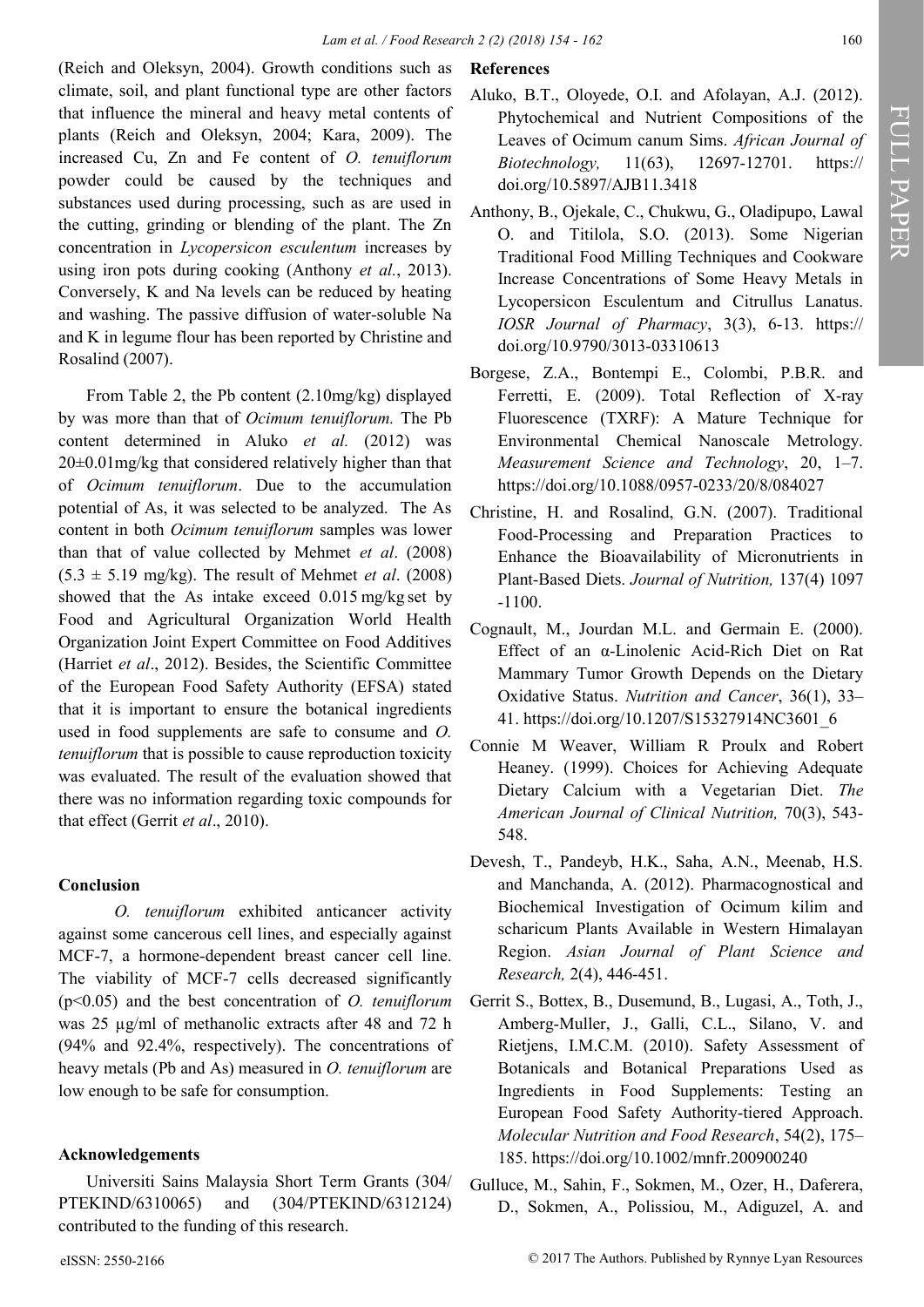Ozkan, H. (2007). Antimicrobial and Antioxidant Properties of the Essential Oils and Methanol Extract from Mentha longifolia L. ssp. Longifolia. *Food Chemistry,* 103(4), 1449–1456. https:// [doi.org/10.1016/j.foodchem.2006.10.061](https://doi.org/10.1016/j.foodchem.2006.10.061)

- Hakimuddin, F., Tiwari, K., Paliyah, G. and Meckling, K. (2008). Grape and Wine Polyphenols Downregulate the Expression of Signal Transduction Genes and Inhibit the Growth of Estrogen Receptor-Negative MDA-MB-231 Tumors in nu/nu Mouse Xenografts. *Nutrition Research,* 28, 702-713. https:// [doi.org/10.1016/j.nutres.2008.06.009](https://doi.org/10.1016/j.nutres.2008.06.009)
- Halliwell, B. and Gutteridge, J.M. (1998). Free Radicals in Biology and Medicine, p. 203-209. United Kingdom: Oxford
- Han, E.H., Hwang, Y.P., Jeong, T.C., Lee, S.S., Shin, J.G. and Jeong H.G. (2007). Eugenol Inhibit 7,12 dimethylbenz[a]anthracene-induced Genotoxicity in MCF-7 Cells: Bifunctional Effects on CYP1 and NAD (P) H:quinone oxidoreductase. *FEBS* Letters 581, 749–756. [https://doi.org/10.1016/](https://doi.org/10.1016/j.febslet.2007.01.044) [j.febslet.2007.01.044](https://doi.org/10.1016/j.febslet.2007.01.044)
- Harriet, O., Barbara, N., Keleabetswe, M.R. and Andrae-Marobela, K. (2012). Determination of Potentially Toxic Heavy Metals in Traditionally Used Medicinal Plants for HIV/AIDS Opportunistic Infections in Ngamil and District in Northern Botswana. *Analytica Chimica Acta*, 730, 42-48. [https://doi.org/10.1016/](https://doi.org/10.1016/j.aca.2011.11.067) [j.aca.2011.11.067](https://doi.org/10.1016/j.aca.2011.11.067)
- Huang, S.T., Yang, R.C., Yang, L.J., Lee, P.N. and Pang, J.H.S. (2003). Phyllanthus Urinaria Triggers the Apoptosis and Bcl-2 Down-regulation in Lewis Lung Carcinoma Cells. *Life Sciences*, 72, 1705- 1716. [https://doi.org/10.1016/S0024](https://doi.org/10.1016/S0024-3205(03)00016-X)-3205(03)00016- [X](https://doi.org/10.1016/S0024-3205(03)00016-X)
- Ishida, H., Suzuno, H., Sugiyama, N., Innami, S. and Todokoro, T. (2000). National Evaluation of Chemical Component of Leaves Stalks and Stem of Sweet Potatoes, Ipomea Batatas Poir. *Food Chemistry*, 68, 359-367. [https://doi.org/10.1016/](https://doi.org/10.1016/S0308-8146(99)00206-X) S0308-[8146\(99\)00206](https://doi.org/10.1016/S0308-8146(99)00206-X)-X
- Kara, D. (2009). Evaluation of Trace Metal Concentrations in some Herbs and Herbal Teas by Principal Component Analysis. *Food Chemistry*, 114, 347–354. [https://doi.org/10.1016/](https://doi.org/10.1016/j.foodchem.2008.09.054) [j.foodchem.2008.09.054](https://doi.org/10.1016/j.foodchem.2008.09.054)
- Kothari S.K., Bhattacharya, A.K. and Ramesh S. (2004). Essential Oil Yield and Quality of Methyl Eugenol Rich *Ocimum tenuiflorum* L. f. (syn. O. sanctum L.) Grown in South India as Influenced by Method of Harvest. *Journal of Chromatography A.*, 1054, 67–

# 72. <https://doi.org/10.1016/j.chroma.2004.03.019>

- Leila, M., Rabeta, M.S., Vikneswaran, M. and Mohd Zaini, A. (2016). Hypoglycemic and antihyperglycemic study of Ocimum tenuiflorum L. leave extracts in Normal and Streptozotocin induced diabetic rats. *Asian Pacific Journal of Tropical Biomedicine*, 6(12), 1029-1036. https:// [doi.org/10.1016/j.apjtb.2016.10.002](https://doi.org/10.1016/j.apjtb.2016.10.002)
- [Magdalena, K.,](http://link.springer.com/search?facet-author=%22Magdalena+K%C4%99dzierska%22) [Rafał, G.,](http://link.springer.com/search?facet-author=%22Rafa%C5%82+G%C5%82owacki%22) Urszula, C., Szydłowska-[Pazera,](http://link.springer.com/search?facet-author=%22Katarzyna+Szyd%C5%82owska-Pazera%22) K.., [Piotr, P.,](http://link.springer.com/search?facet-author=%22Piotr+Potemski%22) Janusz, P., Arkadiusz, J. and [Beata, O. \(](http://link.springer.com/search?facet-author=%22Beata+Olas%22)2013). Changes in plasma thiol levels induced by different phases of treatment in breast cancer; the role of commercial extract from black chokeberry. *[Molecular and Cellular](http://link.springer.com/journal/11010)  [Biochemistry](http://link.springer.com/journal/11010)*, 372(1-[2\),](http://link.springer.com/journal/11010/372/1/page/1) 47-55. https:// [doi.org/10.1007/s11010](https://doi.org/10.1007/s11010-012-1444-2)-012-1444-2
- Mehmet, M.O., Ahmet, U., Tolga, U. and Derya, A. (2008). Mineral Content of Some Herbs and Herbal Teas by Infusion and Decoction. *Food Chemistry,* 106(3), 1120–1127. [https://doi.org/10.1016/](https://doi.org/10.1016/j.foodchem.2007.07.042) [j.foodchem.2007.07.042](https://doi.org/10.1016/j.foodchem.2007.07.042)
- Mossman, T. (1983). Rapid colorimetric assay for cellular growth and survival: application to proliferation and cytotoxicity assays. *Journal of Immunological Methods*, 65(1-2), 55–63. https:// [doi.org/10.1016/0022](https://doi.org/10.1016/0022-1759(83)90303-4)-1759(83)90303-4
- Ozcan, M. (2004). Mineral contents of some plants used as condiments in Turkey. *Food Chemistry*, 84, 437– 440. [https://doi.org/10.1016/S0308](https://doi.org/10.1016/S0308-8146(03)00263-2)-8146(03)00263-2
- Pachkore, G.L. and Dhale, D.A. (2012). Phytochemicals, Vitamins and Minerals Content of Three Ocimum Species. *International Jornal of Science Innovations and Discoveries*, 2(1), 201-207.
- Pence, B.C., Dunn, D.M., Zhao, C., Patel, V., Hunter, S. and Landers, M. (1996). Protective Effects of Calcium from Non-fat Dried Milk against Colon Carcinogenesis in Rats. *Nutrition and Cancer,* 25, 35 -45. <https://doi.org/10.1080/01635589609514426>
- Prakash, P. and Gupta, N. (2005). Therapeutic Uses of Ocimum Sanctum Linn (Tulsi) with a Note on Eugenol and its Pharmacological Actions: A Short Review. *Indian J Physiol Pharmacol,* 49(2), 125– 131.
- Rabeta, M.S and Lai, S.Y. (2013). Effects of drying, fermented and unfermented tea of *Ocimum tenuiflorum* Linn. on the antioxidant capacity. *International Food Research Journal,* 20(4), 1601- 1608.
- Rahmatullah, M., Rahman, M.A., Hossan, M.S., Taufiq-Ur-Rahman, M., Jahan, R. and Mollik, M.A.H.